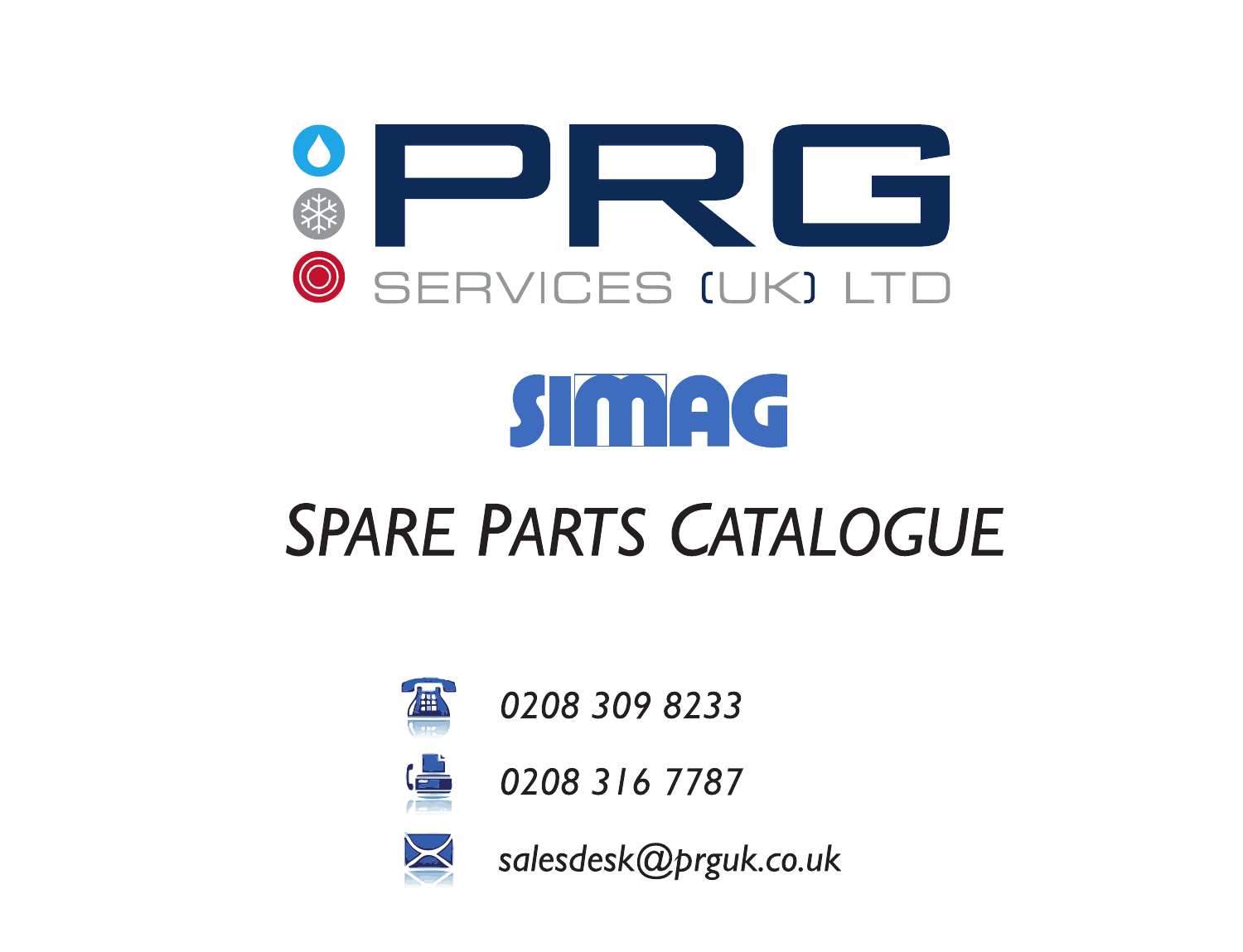## electrical components



| item                        | description       | type      | <b>OEM</b>                        |
|-----------------------------|-------------------|-----------|-----------------------------------|
|                             | main switch       | universal | 62045300,<br>Z1EL032              |
| $\mathcal{D}_{\mathcal{A}}$ | switch            |           | Z1EL031,<br>6203302               |
| 3                           | changeover switch |           | 62044201,<br>62044202.<br>Z1EL071 |



| item | description | type                            | <b>OEM</b>           |
|------|-------------|---------------------------------|----------------------|
|      | timer       | SD22-210, SC30-120,<br>SM30-120 | Z1ELO03              |
|      | timer       | $SD22$ new                      | 62044100             |
|      | relay       | SD210, SP150                    | Z1EL004,<br>62023702 |
|      | timer       | SP100/150, SPR150               | Z1EL051              |



| item           | description                      | type      | <b>OEM</b>             |
|----------------|----------------------------------|-----------|------------------------|
|                | main p.c.b.                      |           | 62040303               |
| $\mathfrak{D}$ | evaporator sensor                |           | 62040410               |
| 3              | evaporator<br>temperature sensor |           | 62040401               |
|                | hall effect sensor               | SPR75/165 | 62040402               |
| 5              | water level sensor               |           | 62040404,<br>62040413  |
| 6              | ice level controller             |           | 78508600.<br>78508602R |





| item | description     | type                                                        | <b>OEM</b>                        |
|------|-----------------|-------------------------------------------------------------|-----------------------------------|
|      | pressure switch | SD18, SD22-210.<br>SC30-120, SM30-120,<br>SP100/150, SPR150 | Z1EL005.<br>62007500.<br>62007505 |
|      | pressure switch | <b>SD80</b>                                                 | Z1EL200                           |



| item                     | order no. | description              | type                                             | <b>OFM</b>            |
|--------------------------|-----------|--------------------------|--------------------------------------------------|-----------------------|
| 1                        |           | bin thermostat           | SD <sub>18</sub>                                 | 62020900,<br>63000500 |
|                          |           | bin thermostat           | SD22-210, SC30-120,<br>SM30-120                  | Z1EL010,<br>62026302  |
| $\overline{c}$           |           | evaporator<br>thermostat | SD22-210, SC30,<br>SM30-120                      | Z1EL011.<br>62026414  |
|                          |           | evaporator<br>thermostat | SC40-120, SM120,<br>SC30W-120W,<br><b>SM120W</b> | Z1EL012               |
| 3                        |           | evaporator<br>thermostat | SD <sub>18</sub>                                 | 62026415              |
| $\mathfrak{D}$           |           | evaporator<br>thermostat | $SD22$ new                                       | 62020100              |
| $\overline{4}$           |           | capacitor<br>thermostat  | SD22W-210W.<br>SC30W-120W,<br>SM30W-120W         | Z1EL014               |
| $\overline{\phantom{0}}$ |           | safety thermostat        | SD18, SD22                                       | 62044300,<br>62044302 |
| 6                        |           | bin thermostat           | SP100/150, SPR150                                | Z1EL042               |



| item          | description                              | type                          | OFM                   |
|---------------|------------------------------------------|-------------------------------|-----------------------|
|               | solenoid valve body<br>hot gas, DN 1,6mm | SD18, SD22 new                | 62030614              |
|               | solenoid valve body<br>hot gas, DN 2,5mm | SD18, SD22 new,<br>SD60       | 62030627              |
| $\mathcal{D}$ | solenoid coil                            |                               | 62030648.<br>62030628 |
|               | solenoid valve hot gas                   | SD22/23/30                    | Z1FR057               |
| $\mathbf{3}$  | solenoid valve hot gas,<br>DN 1,9mm      | SD40-210, SC30-70,<br>SM30-70 | Z1FR047               |
|               | solenoid valve hot gas                   | SC120, SM120                  | Z1FR048               |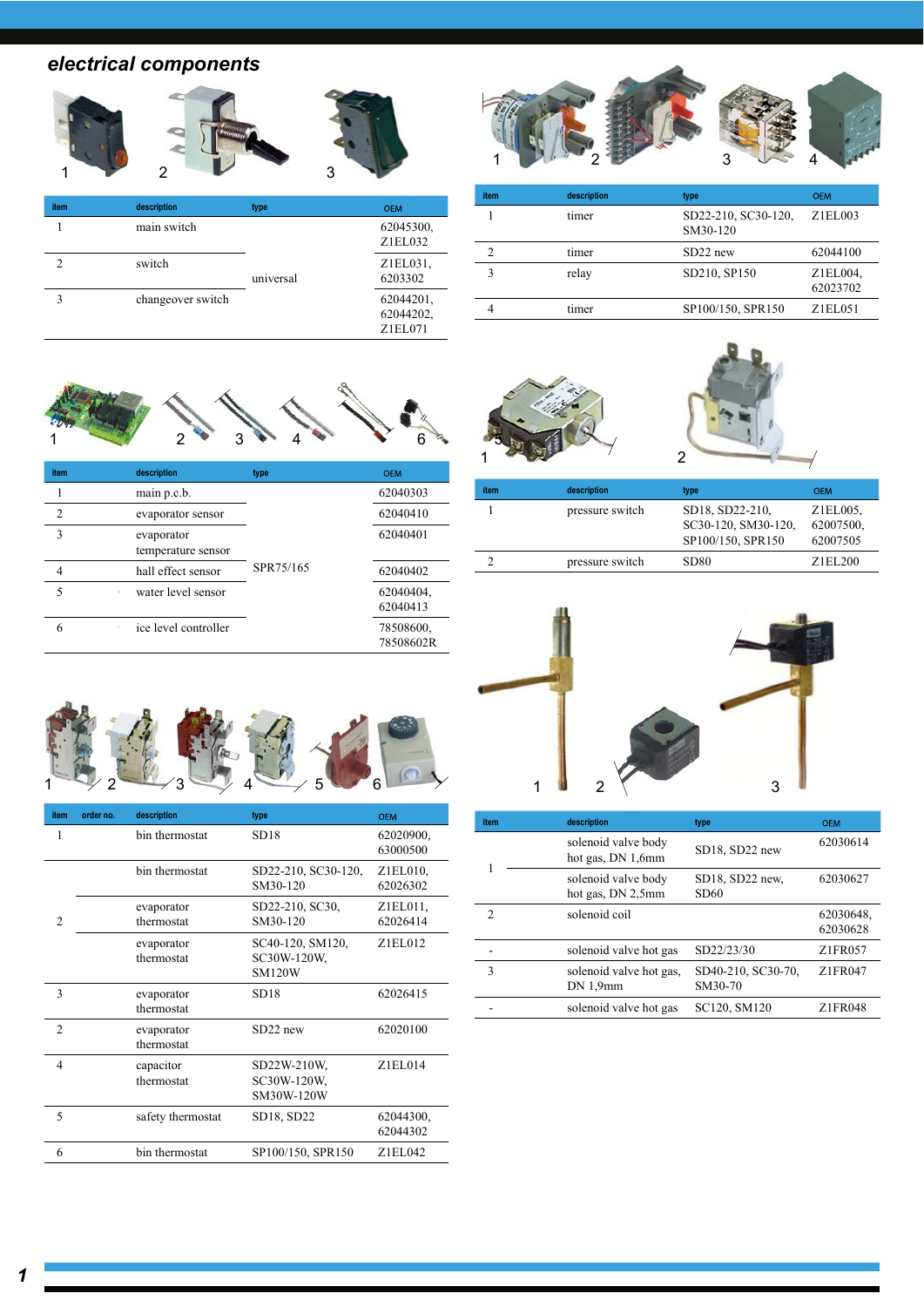

| item           | description              | type                                     | <b>OEM</b>                           |
|----------------|--------------------------|------------------------------------------|--------------------------------------|
| 1              | solenoid valve<br>1-fold | SD18, SD22-60,<br>SC30-40, SM30-40       | $Z1ID002$ ,<br>65010550.<br>65010566 |
|                | solenoid valve<br>1-fold | SD80-210, SC70-120,<br>SM70-120          | Z1ID003                              |
| $\mathfrak{D}$ | solenoid valve<br>2-fold | SD22W/23W                                | Z1CW030                              |
|                | solenoid valve<br>2-fold | SD18W.<br>SD22W new                      | 65010551.<br>65010570                |
| 3              | solenoid valve<br>2-fold | SD30W-210W.<br>SC30W-120W.<br>SM30W-120W | Z1CW029                              |



| item           | description | type                               | <b>OEM</b>                                                |
|----------------|-------------|------------------------------------|-----------------------------------------------------------|
|                | pump        | SD18, SD22                         | 62043300                                                  |
| $\overline{c}$ | pump        | SD22 old                           | Z1ID005                                                   |
| 3              | pump        | SD23-125.<br>SC30-120,<br>SM30-120 | Z1ID09,<br>Z1ID039.<br>06049103.<br>62041500.<br>62041501 |
| 4              | insulation  |                                    | Z1ID043                                                   |



| item | description         | type      | <b>OEM</b> |
|------|---------------------|-----------|------------|
|      | swim-float complete |           | 79312601   |
|      | float               | SPR75/165 | 78312700   |
|      | lid                 |           | 66036300   |
|      |                     |           |            |



| item           | description | type                                     | <b>OEM</b>                                    |
|----------------|-------------|------------------------------------------|-----------------------------------------------|
| 1              | motor       | $SD18/22$ new,<br>SD80-210,<br>SC70-120. | 62041902<br>62000322,<br>Z1FR010,<br>62000310 |
| $\overline{2}$ | fan blade   | SM70-120                                 | 62041932,<br>62000707                         |
|                | motor       |                                          | Z1FR009                                       |
| 3              | motor       | $SD22/23$ ,<br>SD30-60,                  | 62041900<br>Z1FR034                           |
| 4              | fan blade   | SC30-40.<br>SM30-40                      | 62041931,<br>62000703.<br>62041933            |
| 1              | motor       |                                          | 62000310,<br>62041902                         |
| 4              | fan blade   | SPR75, SPR165                            | 62000703,<br>62041933                         |

## *mechanical!components*

I



| item           | description          | type               | <b>OEM</b>           |
|----------------|----------------------|--------------------|----------------------|
|                | spray arm 6 nozzles  | SD18/22/23 (R134A) | 65066518,<br>Z1ZA043 |
|                | spray arm 6 nozzles  | SD22/23 (R22)      | 65066501             |
|                | spray arm 8 nozzles  | SD30               | 65066502,<br>Z1A044  |
|                | spray arm            | SD40/60            | 65056520,<br>Z1ZA045 |
| 1              | spray arm            | SC30/40            | 65066505,<br>Z1ZA048 |
|                | spray arm 10 nozzles | SM30/40            | 65066504,<br>Z1ZA051 |
|                | spray arm 15 nozzles | <b>SD80</b>        | 66066508,<br>Z1ZA046 |
|                | spray arm 12 nozzles | <b>SC70</b>        | 65066506,<br>Z1ZA049 |
|                | spray arm            | <b>SM70</b>        | Z1ZA052              |
| $\overline{2}$ | nozzle               | universal          | Z1ID026,<br>66055800 |
| 3              | collector            | universal          | Z1ID025              |
| 4              | elbow connector      | universal          | Z1ID011              |